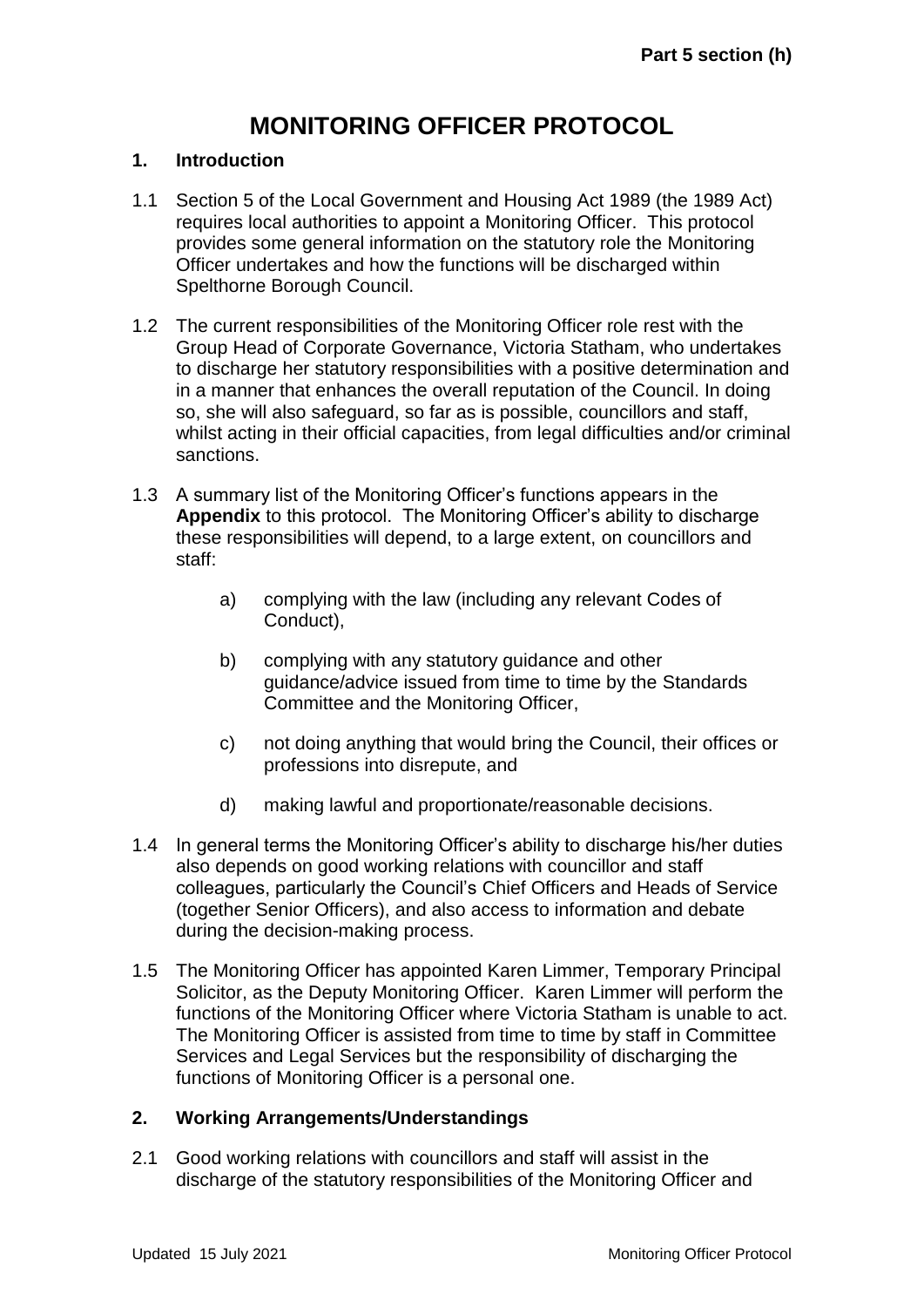ensure the Council's interests are safeguarded. Equally, a speedy flow of relevant information and access to debate (particularly at the early stages of any decision-making by the Council) will assist in fulfilling those responsibilities. Councillors and staff must, therefore, work with the Monitoring Officer (and his staff) to discharge the Council's statutory and discretionary responsibilities.

- 2.2 The following arrangements and understandings between the Monitoring Officer, councillors and Senior Officers are designed to help ensure the effective discharge of the Council's statutory powers and duties.
	- a) **Lawfulness etc** Councillors and Chief Officers must alert the Monitoring Officer to all emerging issues that may become a concern to the Council including in particular issues around legal powers to do something or not (e.g. lawfulness) ethical standards, probity, procedural or other constitutional matters and give advance notice to the Monitoring Officer of meetings (whether formal or informal) where these issues are likely to arise.
	- b) **Attendance at and access to papers for meetings** The Monitoring Officer will have the right to attend and be heard at any meeting of the Council, the Committees and the Officer Management Team (MAT) before any binding decision is taken (including a decision not to take action) and have access in advance to the agendas, minutes, reports and related papers for such meetings.
	- c) **Liaison with the Statutory Officers** The Monitoring Officer will meet with the Head of Paid Service (the Chief Executive) and the Chief Finance Officer to consider and recommend action in connection with corporate governance issues and other matters of concern regarding any legal, ethical standards, probity, propriety, procedural or other constitutional issues that are likely to (or do) arise.
	- d) **The Council's Constitution** The Monitoring Officer will monitor and review the operation of the Constitution in consultation with the Head of Paid Service (the Chief Executive) and the Chief Finance Officer where appropriate to ensure that the aims and principles of the Constitution are given full effect.
	- e) **General Advice** The Monitoring Officer will give general advice on the interpretation and application of the Council's Constitution to councillors and staff alike (i.e. responsibility for functions, procedural rules, codes and protocols, standing orders, member allowances scheme etc.).
	- f) **Registers** The Monitoring Officer will compile and maintain the Council's Registers of Members' Interests and Gifts and Hospitality.
	- g) **Training** The Monitoring Officer will be responsible for preparing and implementing a training programme for Members on the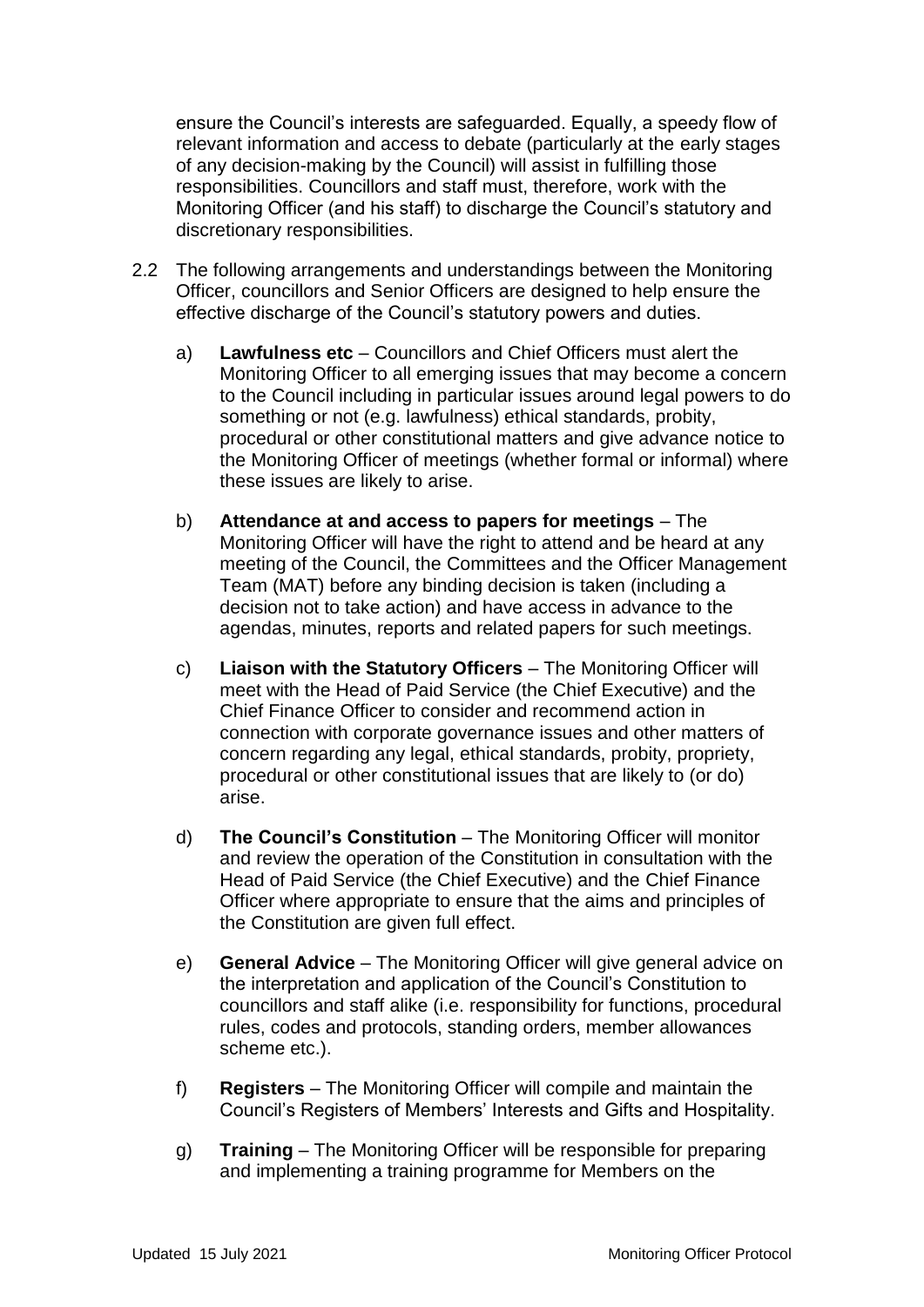Council's ethical framework subject to the approval of the Standards Committee.

- h) **External Relations** The Monitoring Officer will develop good and effective working relations with the Council's Auditors and the Local Government Ombudsman (including the giving and receiving of relevant information whether confidential or otherwise).
- i) **Internal Relations** The Monitoring Officer will have a special relationship of mutual trust and respect with the Mayor, Deputy Mayor and the Chair and Vice-Chair of the Committees with a view to ensuring the effective and efficient discharge of the Council's functions.
- j) **Complaints/Investigations** The Monitoring Officer will
	- receive and act on any complaints made under the Member Code of Conduct.
	- conduct investigations into matters referred to him by a hearing panel of the Members' Code of Conduct Committee and make reports or recommendations in respect of them to the hearing panel.
	- be expected to make enquiries into allegations of misconduct in the absence of a written complaint being received and if appropriate will make a written report to the Standards Committee unless he/she and the Chairman of the Standards Committee agree a report is not warranted.
	- have unqualified access to any information held by the Council and to any Officer who can assist in the discharge of his functions when carrying out any investigation.
- k) **Appointment of Deputy** The Monitoring Officer will appoint a Deputy and keep him/her briefed on any relevant issues that he/she may be required to deal with where the Monitoring Officer is unable to act.
- l) **Resources** The Monitoring Officer will report to the Council from time to time on the staff, accommodation and resources required to discharge his/her functions. Where the Monitoring Officer requires specialist advice on any matter concerning his/her statutory responsibilities, he/she will seek Counsel's Opinion and will have a budget to enable him/her to do so.
- m) **Deferral of Report** In consultation with the Mayor of the Council the Monitoring Officer may defer the making of a formal report under Section 5 of the 1989 Act where another investigative body is involved.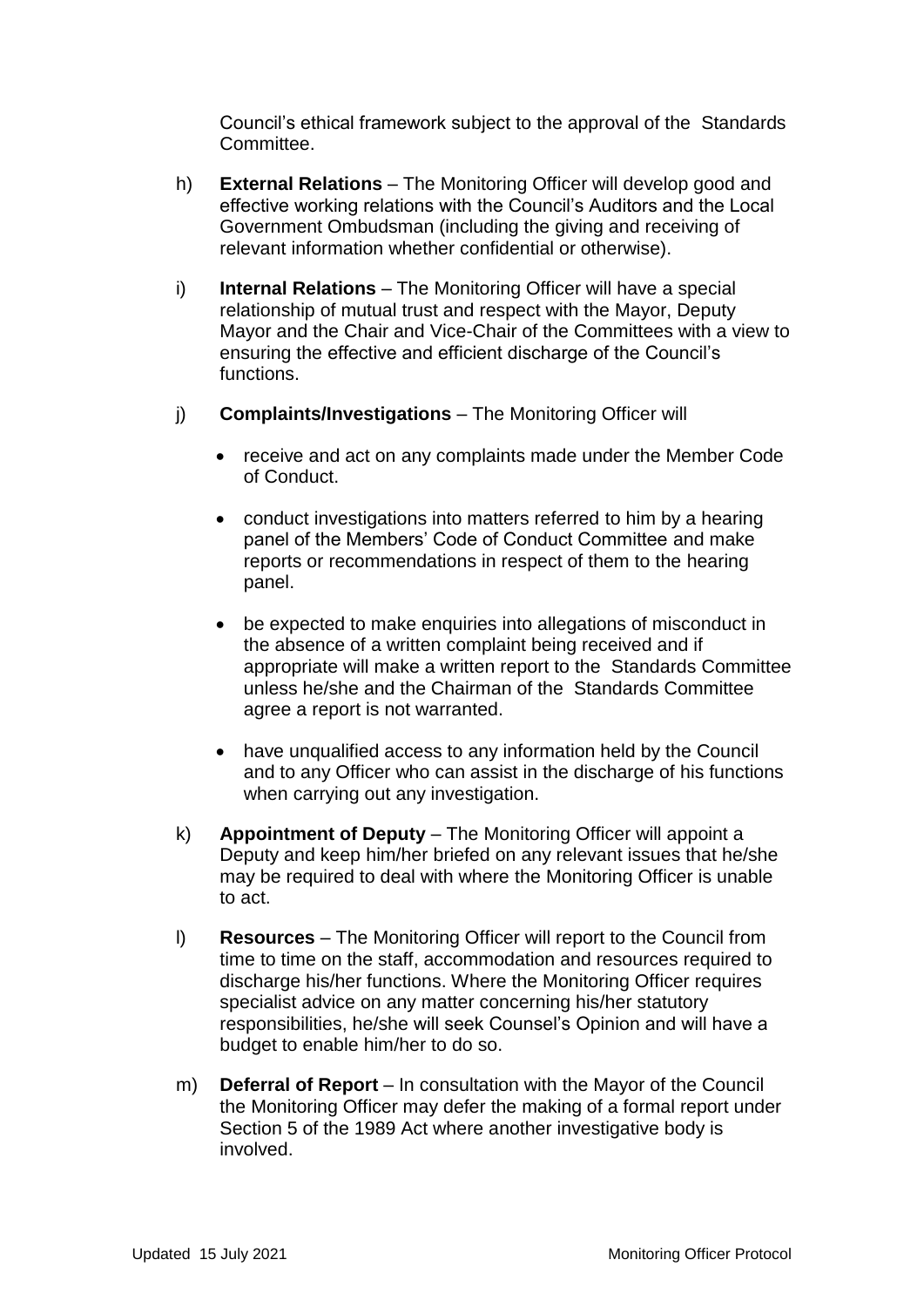- n) **Maladministration** Chief Executive, Deputy Chief Executives and Heads of Service must consult the Monitoring Officer prior to making any compensation payments for alleged or actual maladministration found against the Council.
- 2.3 To ensure the effective and efficient discharge of the above working arrangements/understandings, councillors and Senior Officers will report any breach of statutory duty or material breach of Council policy/procedures and other vires or constitutional concerns to the Monitoring Officer as soon as practicable.
- 2.4 Senior Officers agree to inform and explain the terms of this protocol to their service managers so that they understand the issues highlighted in paragraphs 2.1 and 2.2 above and report concerns accordingly.
- 2.5 The Chief Finance Officer will ensure that adequate insurance and indemnity arrangements are in place to protect and safeguard the interests of the Council and the proper discharge of the Monitoring Officer's role.

### **3. Breach of the Members' Code of Conduct and this Protocol**

- 3.1 Complaints against any breach of the Members' Code of Conduct must be referred in accordance with the Council's published 'Arrangements for Dealing with Complaints about Councillors'. Complaints against any breach of this protocol by a Member will be referred to the Standards Committee and to the Leader of the relevant political party group.
- 3.2 Complaints against any breach of this protocol by an Officer may be referred to the Chief Executive.